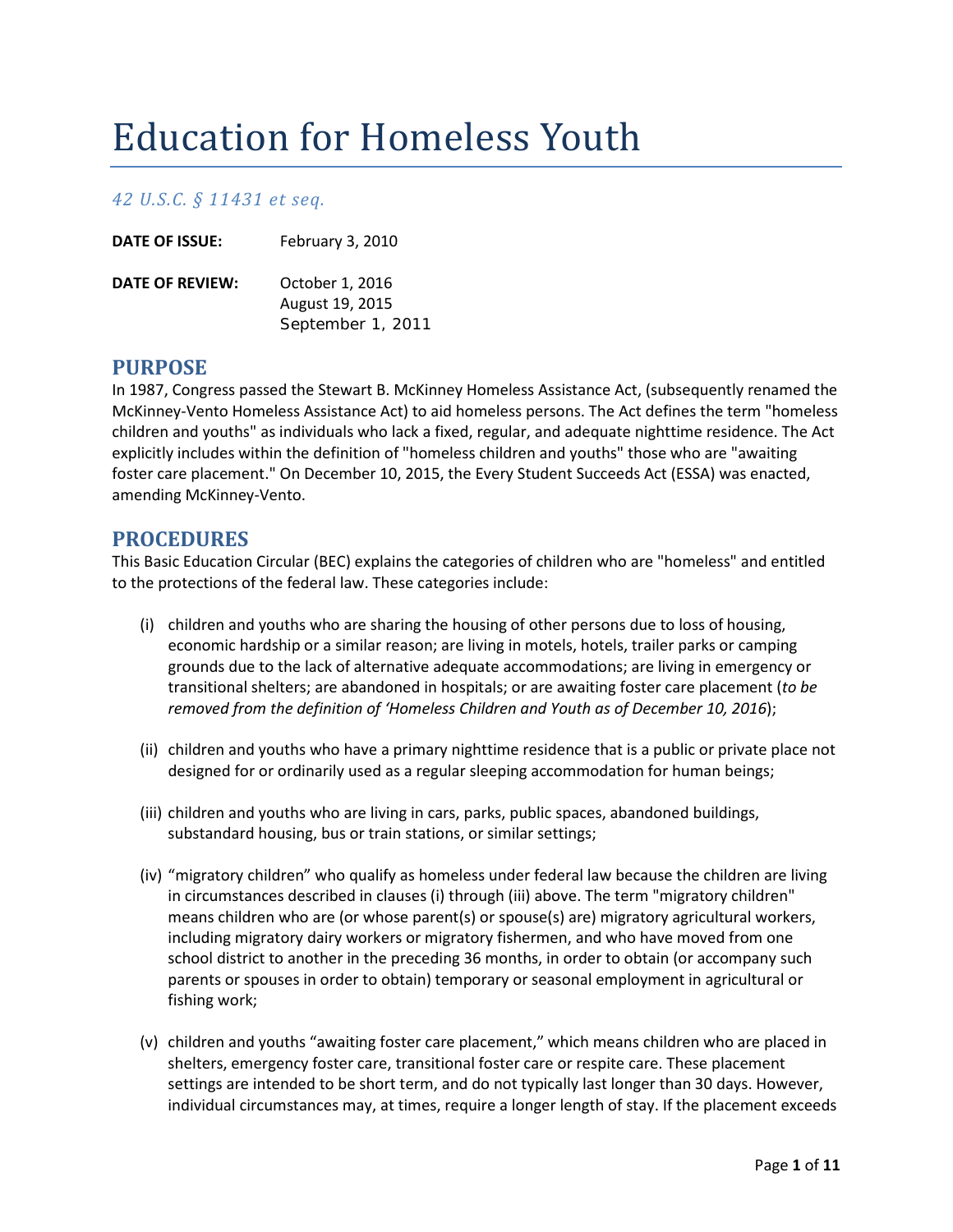30 days, contact should be made with the child welfare worker and the local McKinney-Vento coordinator to determine if there is any valid reason to conclude that the child is still "awaiting foster care placement." *This category will be removed from the definition of Homeless Children and Youth as of December 10, 2016*.

Communication and collaboration among education and child welfare professionals is critical to support school stability and continuity for children in out-of-home care. The law requires child welfare and local education agencies to work together to promote school stability and continuity including trying to ensure children remain in the school in which they were enrolled at the time of placement when it is in their best interest. Best practice would suggest that decisions be made collaboratively between school personnel, child welfare agencies and any other individual involved in the child's case including the child, resource parent, child advocate and attorney. It is imperative that caseworkers and school district administration and staff work together to help ensure the educational progress of all students. Local school officials should consult with their Pennsylvania Homeless Children's Initiative regional, site, and state coordinators, whenever necessary to determine, on a case-by-case basis, whether a child is "awaiting foster care placement."

*The category of children and youths "awaiting foster care placement" will be removed from the definition of "homeless children and youths" effective December 10, 2016. After that date, no new cases shall be placed in this category*.

(vi) "Unaccompanied homeless youth" including any child who is "not in the physical custody of a parent or guardian." This includes youth who have run away from home, been thrown out of their home, been abandoned by parents or guardians, or separated from their parents for any other reason.

Under the Pennsylvania Education for Homeless Children and Youth State Plan, homeless children are defined as "children living with a parent in a domestic violence shelter; runaway children and children, and youth who have been abandoned or forced out of their home by parents or other caretakers; and school-aged parents living in houses for school-aged parents if they have no other available living accommodations."

The McKinney-Vento Act states that it is the policy of Congress that state educational agencies shall ensure that each child of a homeless individual and each homeless youth has equal access to the same free, appropriate public education, including a public preschool education, as provided to other children and youths 42 U.S.C. § 11431. Specifically, 42 U.S.C. § 11432(g) (3) (A) indicates that the local educational agency (LEA) shall, according to the child's best interest: In accordance with Section 722 (g) (3) (B) (ii), the local educational agency:

- (I) must presume that keeping a homeless child or youth in the school of origin is in the child's or youth's best interest unless doing so is contrary to the request of the child's or youth's parent or guardian, or (in the case of an unaccompanied youth) the youth;
- (II) must consider student-centered factors related to a child's or youth's best interest, giving priority to the request of the child's or youth's parent or guardian, or (in the case of an unaccompanied youth) the youth; or
- (III) if the LEA determines that it is not in a child's or youth's best interest to attend the school of origin, or the school requested by the parent, guardian, or unaccompanied youth, it must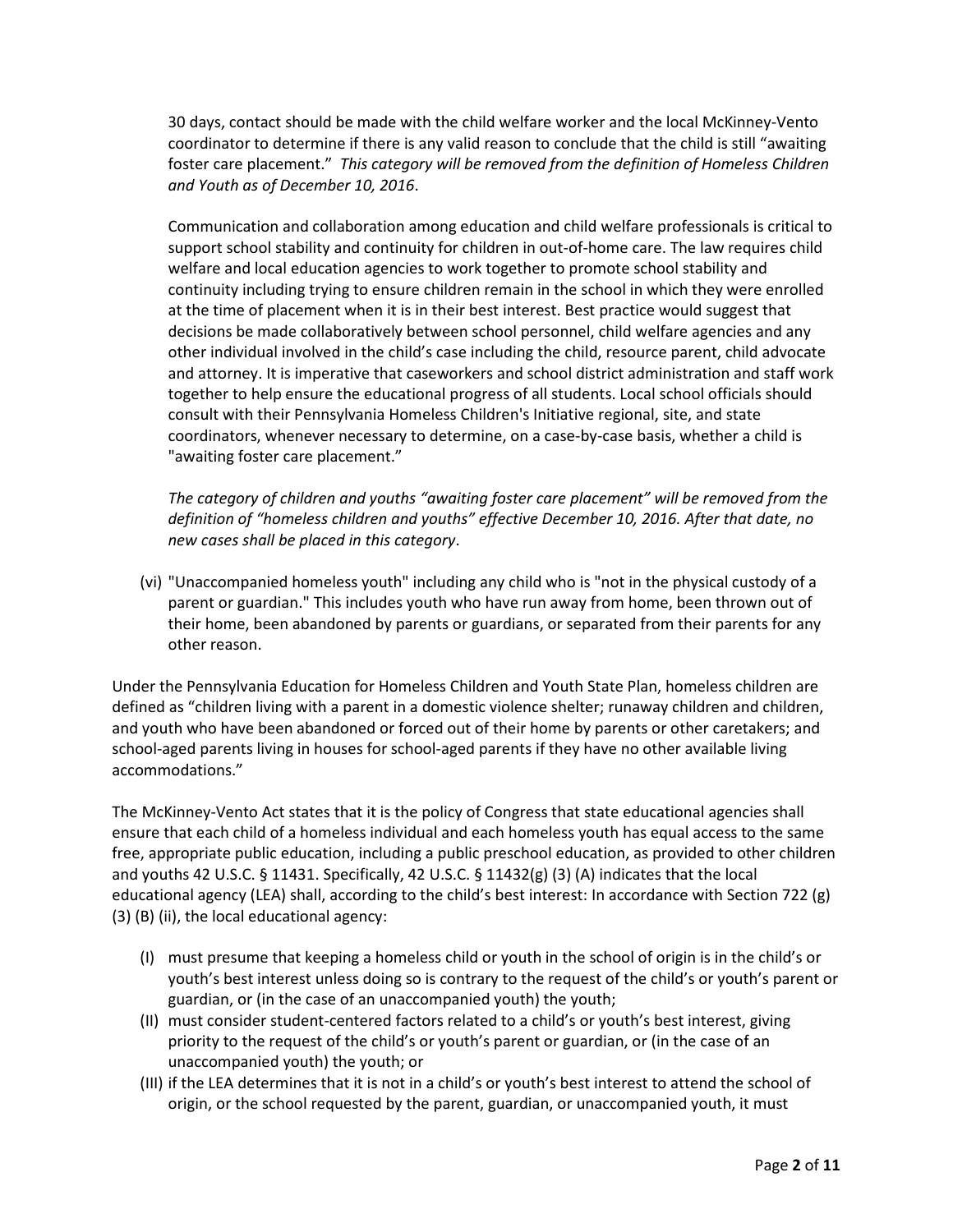provide a written explanation of the reasons for its determination, in a manner and form that is understandable.

According to the McKinney-Vento Act the term "school of origin" means the school the child or youth attended when permanently housed, or the school in which the child or youth was last enrolled. 42 U.S.C. § 11432(g) (3) (G).

# **I. Homeless Students Residing in Shelters, Facilities or Institutions**

Section 1306 of the Pennsylvania Public School Code (24 P.S. §13-1306) deals with the public school admission of nonresident students living in shelters, facilities or institutions. Implementing regulations for Section 1306 are found in Section 11.18 of the State Board of Education regulations. 22 Pa. Code § 11.18 (a) addresses the public school admission of nonresident children who live in an institution, shelter or custodial care facility:

*(a) The board of school directors of a school district in which there is located a licensed shelter, group home, maternity home, residence, facility, orphanage or other institution for the care or training of children or adolescents, shall admit to the district's public schools school age children who are living at or assigned to the facility or institution and who are residents of the district or another school district in this Commonwealth.*

22 Pa. Code § 11.18, as it applies to homeless children and youth, includes within the definition of "licensed shelter" those facilities which provide temporary shelter for a specified, limited period of time. Therefore, children in temporary shelters and children who "lack a fixed, regular, adequate night time residence" – homeless children – are entitled to free school privileges from either the school district in which their person or the shelter is located or the school district of origin.

# **II. Homeless Students Not Residing in a Shelter, Facility or Institution**

Homeless students may reside in hotels, motels, cars, tents or temporarily doubled-up with a resident family because of lack of housing. In determining residence and in the case of homeless children, equating "residence" and "domicile" (home) does not apply. They are presently unable to establish "homes" on a permanent basis. Homeless families are not required to prove residency regarding school enrollment. These students should be enrolled without delay, in the district where they are presently residing or continue their education in the district of prior attendance.

Children experiencing homelessness are often highly mobile and may not stay in the same school district each night or each week. This is particularly true regarding children who stay overnight in vehicles, those who stay with different family members or friends, or those who receive services from agencies, organizations or networks which facilitate overnight accommodations in multiple school districts. These children should not be forced to change school districts every time their overnight accommodations change. Rather, these children are entitled to attend school in any school district where a parent, guardian, an adult caring for them or where an unaccompanied child:

- Spends the greatest percentage of his or her time; or
- Has a substantial connection such as where he or she is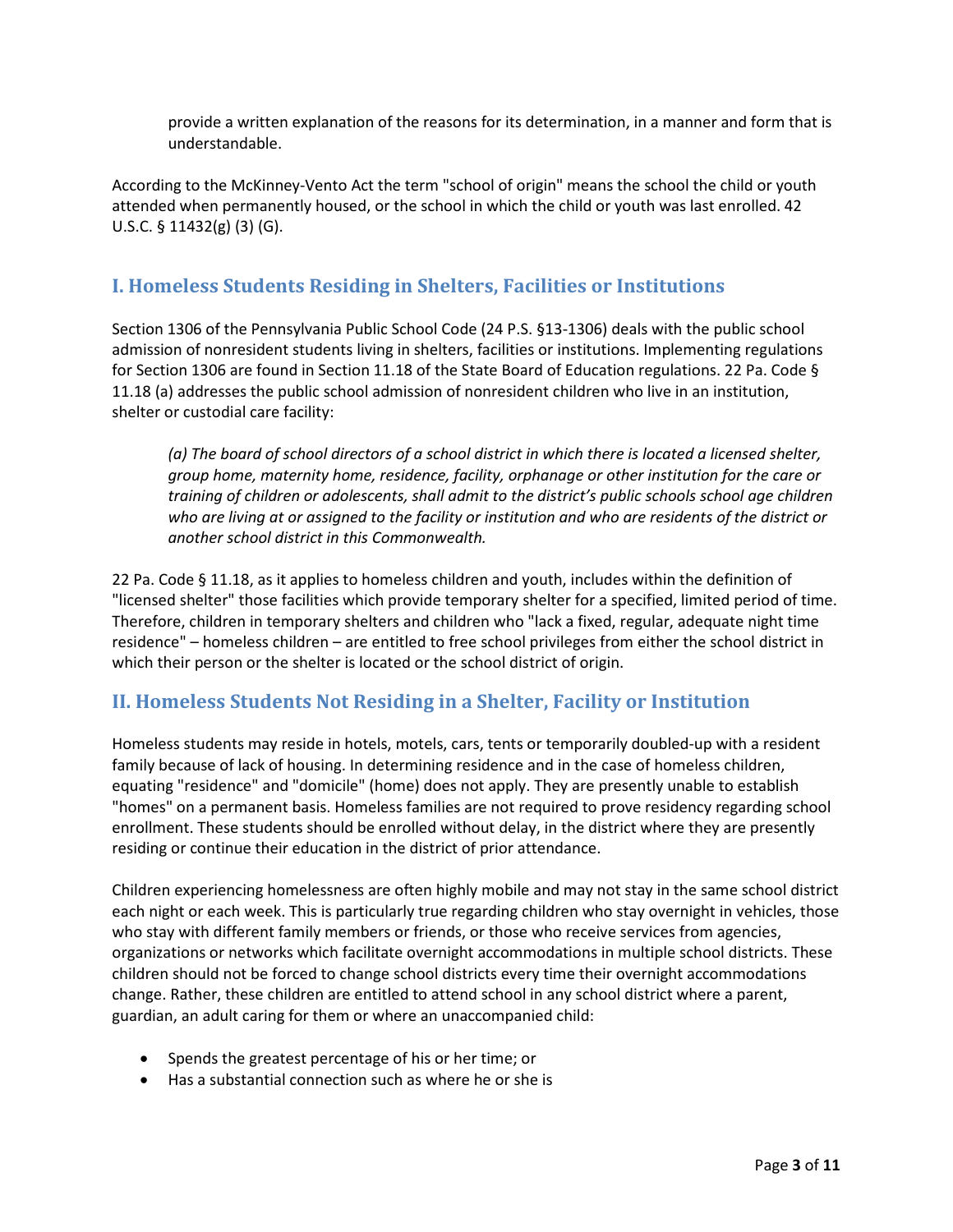- o regularly receiving day shelter or other services involving any of the 16 McKinney-Vento Activities (42 U.S.C. 11433(d)) for individuals who are homeless;
- o conducting daily living activities; or
- o staying overnight on a recurring basis.

This policy helps maintain continuity and school stability for homeless children in compliance with the McKinney-Vento Act.

The child or youth shall continue to be enrolled in the school in which he or she is seeking enrollment until the complaint or appeal is fully resolved by a McKinney-Vento coordinator, state coordinator, through mediation or in court.

# **III. School Placement**

The McKinney-Vento Act requires that, "local educational agencies will designate an appropriate staff person, who may also be a coordinator for other federal programs, as a local educational agency liaison for homeless children and youth." This person has the following responsibilities:

- 1. Identify homeless children and youths with assistance by school personnel and through coordination activities with other entities and agencies.
- 2. Inform parents or guardians of educational rights and related opportunities available to their children, including Head Start programs (including Early Head Start programs), early intervention services under Part C of the IDEA, other preschool programs administered by the LEA, and provide them with meaningful opportunities to participate in the education of their children.
- 3. Disseminate public notice of the educational rights of homeless students where children and youths receive services under the McKinney-Vento Act (such as schools, family shelters and food pantries).
- 4. Mediate enrollment disputes in accordance with the Enrollment Dispute section.
- 5. Inform the parent or guardian of a homeless child, youth and any unaccompanied youth, of all transportation options, including to the school of origin, and assist in accessing these transportation services.
- 6. Liaisons are required to ensure that unaccompanied youth are immediately enrolled in school pending resolution of disputes that might arise over school enrollment or placement.
- 7. Liaisons are required to assist children and youths who do not have documentation of immunizations or medical records to obtain necessary immunizations or necessary medical documentation.
- 8. Understand the guidance issued by the Pennsylvania Department of Education (PDE) for the education of homeless students and be ready to explain the BEC related to homeless education to school district staff.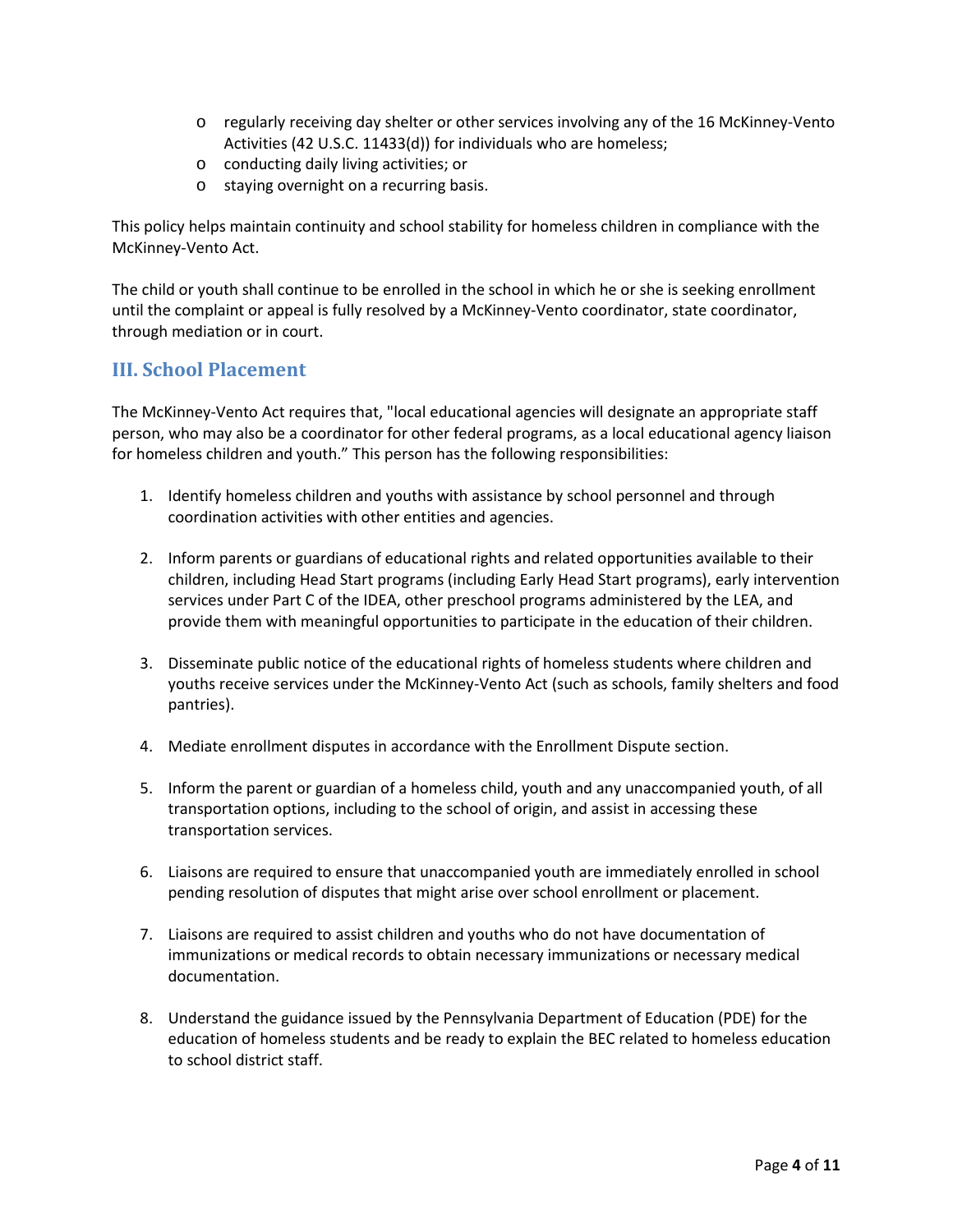- 9. Get to know the best resources in their community to assist families with referrals for things such as shelter, counseling, food and transportation.
- 10. Distribute information on the subject of homeless students and arrange staff development workshops and presentations for school personnel, including office staff.
- 11. Provide standard forms and information about enrollment procedures and key school programs to each shelter in their district.
- 12. Become familiar with the various program materials that are available from PDE.
- 13. Ensure that public notice of the educational rights of homeless students is disseminated in locations frequented by parents and guardians of such children and youths, and unaccompanied youths, including schools, shelters, public libraries, and soup kitchen, in a manner and form understandable to the parents and guardians and unaccompanied youth.
- 14. Liaisons must collaborate with a school district's special education program to ensure that homeless children who are in need of special education and related services are located, identified and evaluated. This is a requirement under the Individual with Disabilities Education Act (IDEA), which mandates that highly mobile children with disabilities, including homeless children, be identified and served. Liaisons should also ensure that homeless youths who have or may have disabilities have a parent or a surrogate parent to make special education or early intervention decisions. In the case of unaccompanied homeless youth, if a student is disabled or may be disabled and the youth does not have a person authorized to make special education decisions, the following people can be temporary surrogate parents: staff in emergency shelters; transitional shelters; independent living programs; street outreach programs; and state, local educational agency or child welfare agency staff involved in the education or care of the child. This rule applies only to unaccompanied homeless youth.
- 15. Liaisons should also identify preschool-aged homeless children by working closely with shelters and social service agencies in their area. In addition, the liaison should inquire, at the time they are enrolling homeless children and youths in school, whether the family has preschool-aged children.
- 16. Liaisons can identify unaccompanied homeless youth while respecting their privacy and dignity by providing specific outreach to areas where eligible students who are out of school may congregate.
- 17. Liaisons ensure that unaccompanied youths are enrolled in school, and have opportunities to meet the same challenging state academic standards as the state establishes for other children and youths, are informed of their status as independent students under section 480 of the Higher Education Act of 1965 (HEA) (20 U.S.C 1087vv), and their right to receive verification of this status from the local liaison.

Appropriate school placement arrangements, based on the child's best interest, should be implemented through the cooperative efforts of the respective chief school administrators. Each case presents a unique set of circumstances and, therefore, requires an individualized response. In all cases, the LEA shall comply, to the extent feasible, with the request made by a parent or guardian regarding school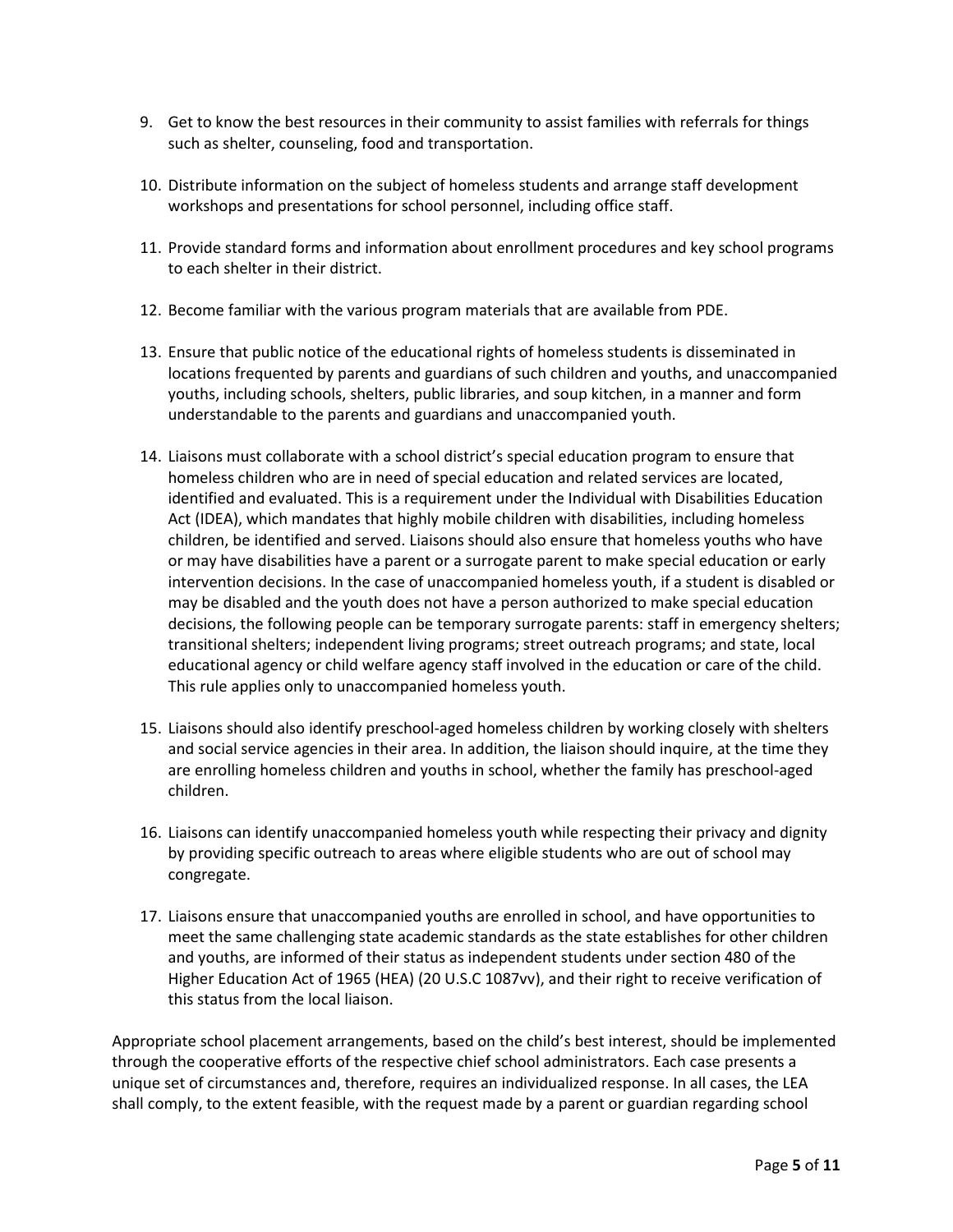selection, shall attempt to minimize disruptions and shall maintain the highest possible degree of continuity in programs for all homeless students. The choice regarding placement shall be made regardless of whether the child or youth lives with the homeless parents or has been temporarily placed elsewhere.

Homelessness alone is not a reason to separate students from the mainstream school environment. Homeless children and youths should have access to education and other services that they need to ensure that they have an opportunity to meet the same challenging state student performance standards to which all students are held.

In determining the *best interest* of the child or youth under McKinney-Vento Act, the LEA shall:

- (I) Continue the child's or youth's education in the school of origin for the duration of homelessness when a family becomes homeless between academic years or during an academic year; and for the remainder of the academic year even if the child or youth becomes permanently housed during an academic year; or
- (II) Enroll the child or youth in any public school that non-homeless students who live in the attendance area in which the child or youth is actually living are eligible to attend.

The selected school shall immediately enroll the child or youth in school, *even if the child or youth lacks records normally required for enrollment*, such as previous academic records, medical records, proof of residency or other documentation. Section 722 (g)(3)(C) (i)(II) requires that a school selected based on a homeless child's or youth's best interest must immediately enroll such child or youth even if he or she has missed application or enrollment deadlines during any period of homelessness.

The terms "enroll" and "enrollment" are defined as attending classes and participating fully in school activities. The enrolling school must immediately contact the last school attended to obtain relevant records.

In order to ensure immediate enrollment, in accordance with Section 722 (g)(6)(A)(ix), the LEA liaison is required to: train school enrollment staff about the legal requirement that homeless children and youths be immediately enrolled and provided transportation; review school regulations and policies to ensure that they comply with the McKinney-Vento Act requirements; inform families and youth, in a language they can understand, of their rights; develop clear, understandable and accessible written explanations of decisions and the right to appeal; and expeditiously follow up on any special education or language assistance needs presented by a student.

# **IV. School/Health Records**

The educating district should immediately enroll and begin to provide instruction. The receiving school district may contact the district of origin for oral confirmation that the child has been immunized. Oral confirmation between professionals is a sufficient basis to verify immunization with written confirmation to follow within 30 days. The instructional program should begin as soon as possible after the enrollment process is initiated and should not be delayed until the procedure is completed. The law specifies that information about a homeless child's or youth's living situation shall be treated as a student education record, and shall not be deemed to be directory information. (Section 722  $(g)(3)(G)$ ).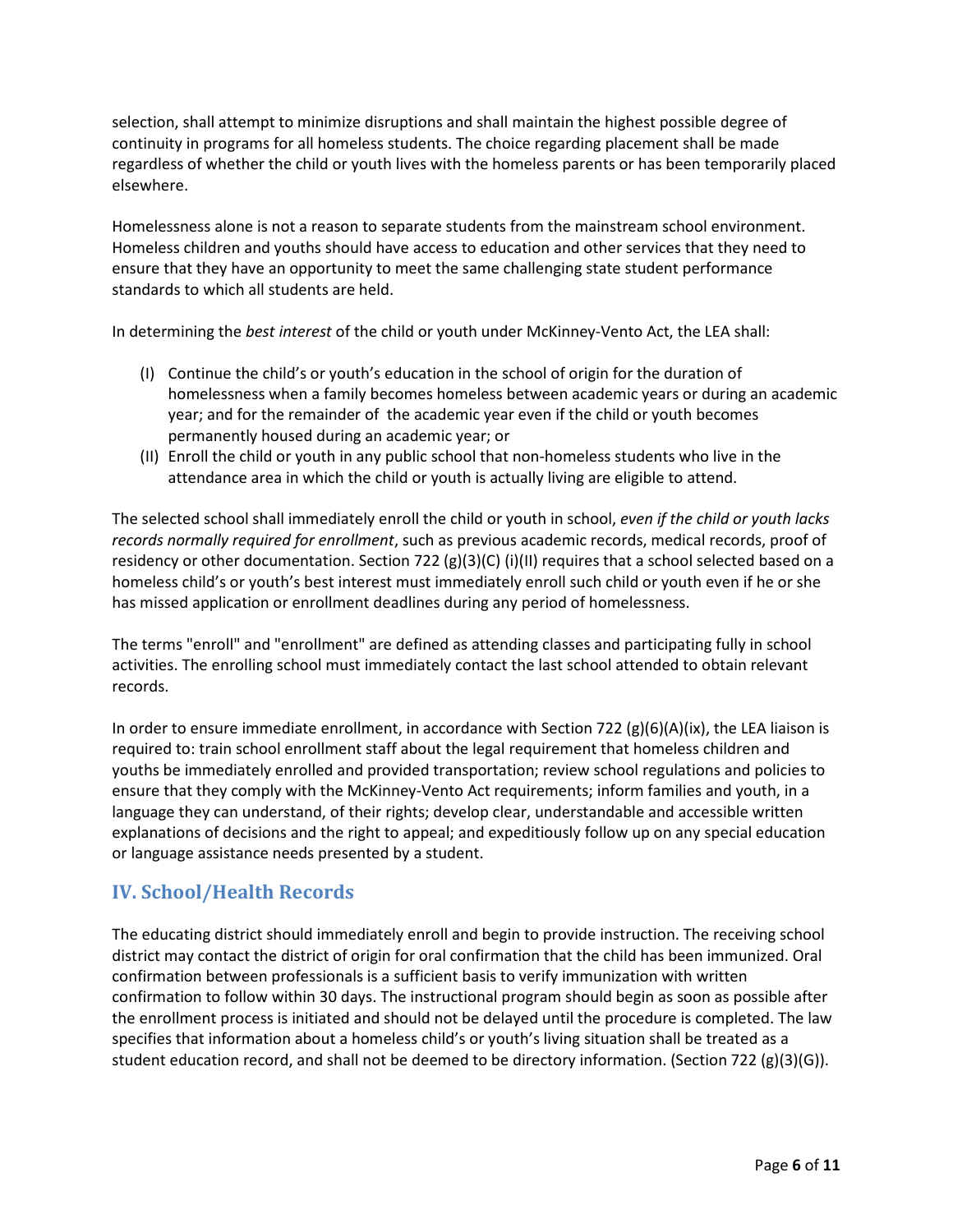According to federal law, "(iii) If the child or youth needs to obtain immunizations, or immunization or medical records, the enrolling school shall immediately refer the parent or guardian of the child or youth to the local educational agency liaison designated under paragraph (1)(J)(ii), shall assist in obtaining necessary immunizations, or immunization or medical records, in accordance with subparagraph (D)" 42 U.S.C. §11432(g)(c)(iii).

# **V. Title I**

Title I of the Elementary and Secondary Education Act (reauthorized December 2015 by the Every Student Succeeds Act) mandates that funds be reserved to serve homeless children. Title I states, "A local educational agency shall reserve such funds as are necessary to provide services comparable to those provided to children in schools funded under this part to serve homeless children who do not attend participating schools, including providing educationally related support services to children in shelters and other locations where children may live." Under Title I, homeless children are eligible for services if they are attending schools served by an LEA.

# **VI. Transportation**

The state and its LEAs are required to adopt policies and practices to ensure that transportation is provided, at the request of the parent or guardian (or in the case of an unaccompanied youth, the liaison), to and from the school of origin. If the homeless student continues to live in the area served by the LEA, that LEA must provide or arrange transportation. If the homeless student moves to an area served by another LEA, though continuing his or her education at the school of origin, the LEA of origin and the LEA in which the student is living must agree upon a method to apportion responsibility and costs for transportation to the school of origin. This includes students enrolled in public school Head Start and Early Head Start education programs. If the LEAs cannot agree upon such a method, the responsibility and costs must be shared equally. Distance, time of year, options available, the effects of a transfer, etc., should all be addressed.

The provision of transportation to the school of origin is based on a students' status as homeless. The provision to remain in the school of origin during the remainder of the academic year is offered to provide for school stability. Local education agencies must continue to provide transportation to and from the school of origin to formerly homeless students who have become permanently housed for the remainder of the academic year during which the child or youth becomes permanently housed. (Section 722(g)(3)(A)(II)).

# **VII. Fiscal Responsibilities**

Fiscal responsibilities apply to all homeless students, whether in regular or special education classes.

The educating district should apply the following criteria when determining fiscal responsibility:

A. The procedures outlined below will be followed in cases when the education of the child is provided by the district where the homeless student is temporarily living (doubled up, motel, shelter). The procedures shall also apply in cases when the district of prior attendance, where that is not the district the child attended when permanently housed, will educate the child.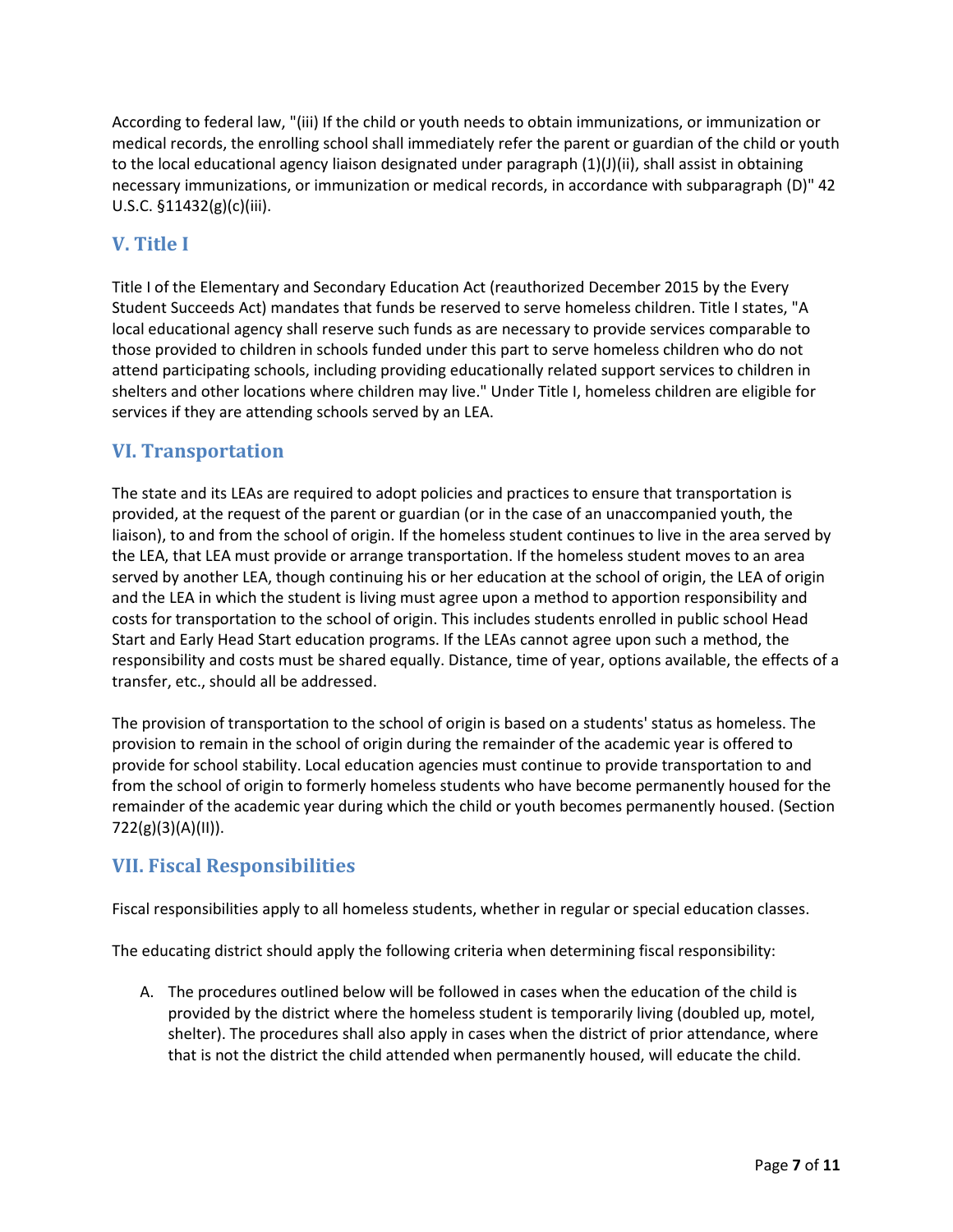- 1. Homeless individuals not in facilities (shelters) or institutions, as well as homeless individuals living in hotels, motels, cars, tents, doubled-up with a resident family, shall be reported and reimbursed as resident students;
- 2. For homeless individuals in temporary shelters, the educating school district will send a PDE-4605 Determination of District of Residence for Student in Facilities or Institutions in Accordance with Section 1306 of the Pennsylvania Public School Code to the presumed district of residence;
- 3. If PDE-4605 is acknowledged by the resident district, the educating district will enter the child on its rolls as a nonresident student from the acknowledging resident school district. The educating district will bill the resident district for tuition and will report membership data according to PDE child accounting procedures; and
- 4. If PDE-4605 is disclaimed and a school district of residence cannot be determined, the educating school district should submit a written request to PDE's School Services Office to make a determination regarding the student's "ward of the state" status.
- B. In cases when the education of the child is provided by the district of origin, including preschool children, where that is the district the child attended when permanently housed, that district will continue to educate a homeless student for the period of temporary displacement and should maintain the homeless student on its roll as a resident student. When a child or youth completes the final grade level served by the school of origin, it also includes the designated receiving school at the next grade level for all feeder schools. (Section  $722(g)(3)(I)$ ).
- C. In cases when the student becomes permanently housed during the academic year and continues in the school of origin, which is not in the district of new residence, the educating district will continue to educate the formerly homeless student, if requested by the student's parent or guardian, until the end of the academic year and should maintain the homeless student on its roll as a non-resident student. The educating district should advise the new district of residence of its financial responsibility for this student and send a tuition bill.

# **VIII. Categorical Eligibility under the National School Lunch and Breakfast Programs**

Effective July 1, 2004, Section 107 of the Child Nutrition and WIC Reauthorization Act of 2004 amended Section 9(b) of the Richard B. Russell National School Lunch Act to make runaway, homeless and migrant children categorically eligible for free meal benefits under the National School Lunch and School Breakfast Programs. The following are guidelines set out by PDE for implementation of this amendment.

- 1. Homeless, runaway or migratory children are automatically certified as eligible for free meal benefits and can begin receiving free meal benefits upon proper documentation for meals. Please note that documentation as runaway, homeless, or migratory can only be provided by a school district migrant education or homeless education staff.
- 2. School district migrant education or homeless education staff are responsible for providing proper documentation of a child's status to the food service directors in each school district.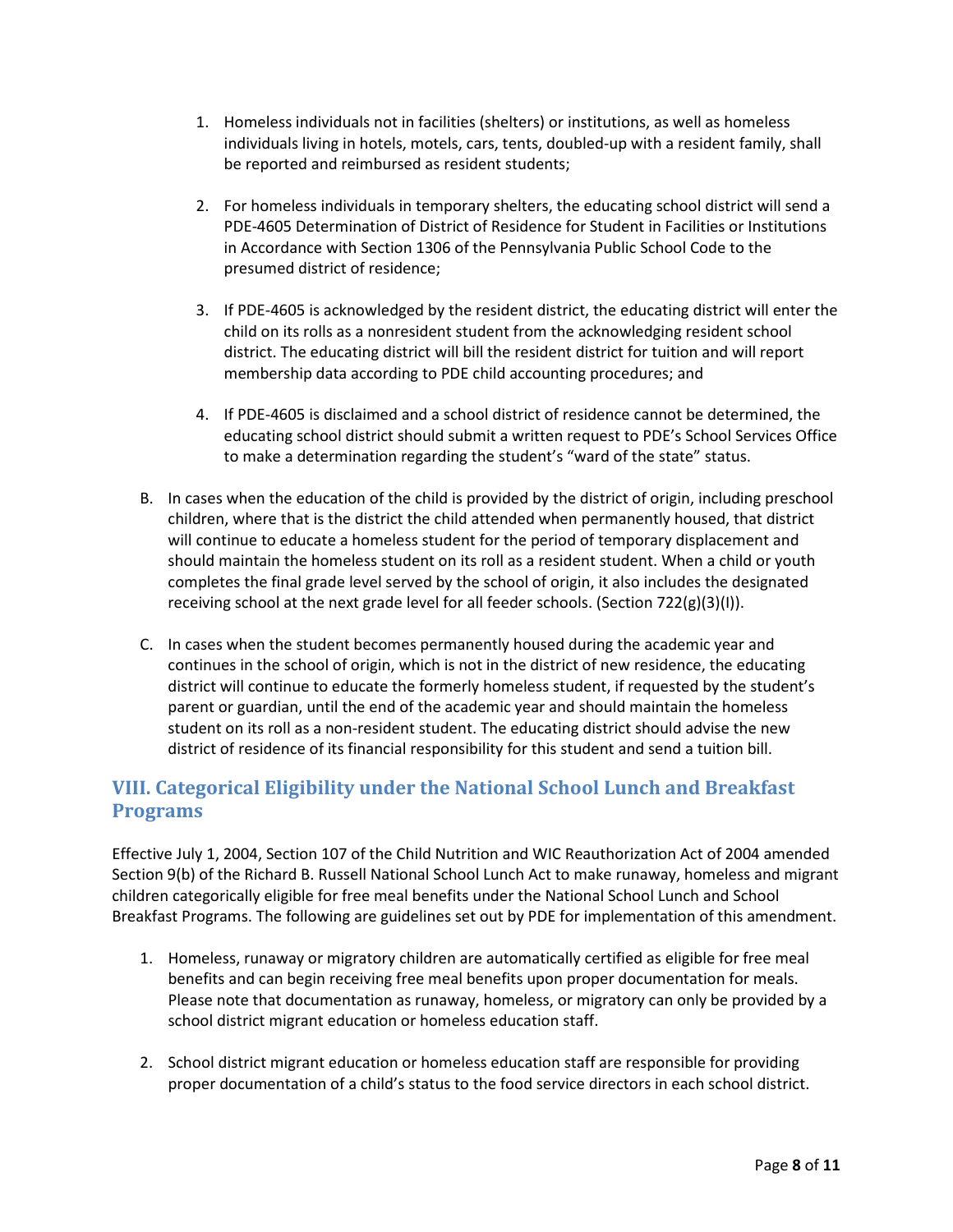# **IX. Dispute Resolution Process**

Pursuant to the McKinney-Vento Act, every state must develop procedures for the prompt resolution of disputes regarding the educational placement of homeless children and youths. 42 U.S.C §11432(g)(1)(C). The state must ensure that LEAs comply with requirements set forth in the McKinney-Vento Act including ensuring immediate enrollment, providing written notice to families concerning school selection, enrollment decisions and providing enrollment and pendency in the school of choice while a dispute is being resolved. 42 U.S.C §11432(g)(2)(A).

PDE has developed the following procedures to govern the resolution of disputes regarding enrollment, school selection, homeless status and complaints of non-compliance with legal requirements pertaining to the education for homeless children and youths:

#### **Level 1 – A dispute may be raised with a LEA.**

If a dispute arises over school selection or enrollment, the child or youth involved must immediately be admitted to the school in which they are seeking enrollment, pending resolution of the dispute 42  $U.S.C.\S11432(g)(3)(E)(i)$ . PDE recommends that the parent, guardian or unaccompanied youth who initiates the dispute contact the LEA liaison for individuals experiencing homelessness as soon as possible after receiving notice of the dispute. If the person initiating the dispute does not contact the LEA liaison directly, the LEA shall be responsible for contacting the LEA liaison regarding the dispute as soon as possible and referring the family or youth involved to the liaison.

The LEA liaison shall ensure that the child or youth is immediately enrolled, explain the dispute resolution process to families and help them to use it 42 U.S.C. §11432(g)(3)(E)(iii). The LEA shall issue a written disposition of the dispute within 20 business days after the LEA liaison is notified of the dispute. The disposition shall be provided to the parent, guardian or unaccompanied youth and shall explain the basis for the decision and advise the parent, guardian or youth of the right to appeal. 42 U.S.C.§11432(g)(3)(E)(i).

*NOTE*: The LEA should use and maintain copies of PDE's "Notice of Procedural Safeguards" form (see attached) which ensures that all LEAs (a) inform families of the basis of their decision regarding enrollment or school selection; (b) notifies families of their right to remain in their school of choice pending resolution of the dispute and (c) explains the procedures for challenging the decision of the LEA.

#### **Level 2 – A complaint may be filed with a McKinney-Vento coordinator.**

If the parent, guardian or unaccompanied youth is dissatisfied with the LEA's disposition of a dispute or would like to raise any issue of McKinney-Vento Act noncompliance, they may file a complaint or appeal with a McKinney-Vento site or regional coordinator or with the state coordinator. (See attached list which contains contact information for all of the McKinney-Vento coordinators in Pennsylvania). In lieu of filing an appeal with a McKinney-Vento coordinator, a parent, guardian or unaccompanied youth may elect to appeal the LEA decision directly to a court of competent jurisdiction. Participation in the appeal procedure is not required prior to taking legal action.

A regional or site coordinator with whom a complaint or appeal is filed must notify the state coordinator immediately. Upon being notified, the state coordinator will review the complaint or appeal and assign it to a site or regional coordinator for disposition. The coordinator to whom the appeal is assigned may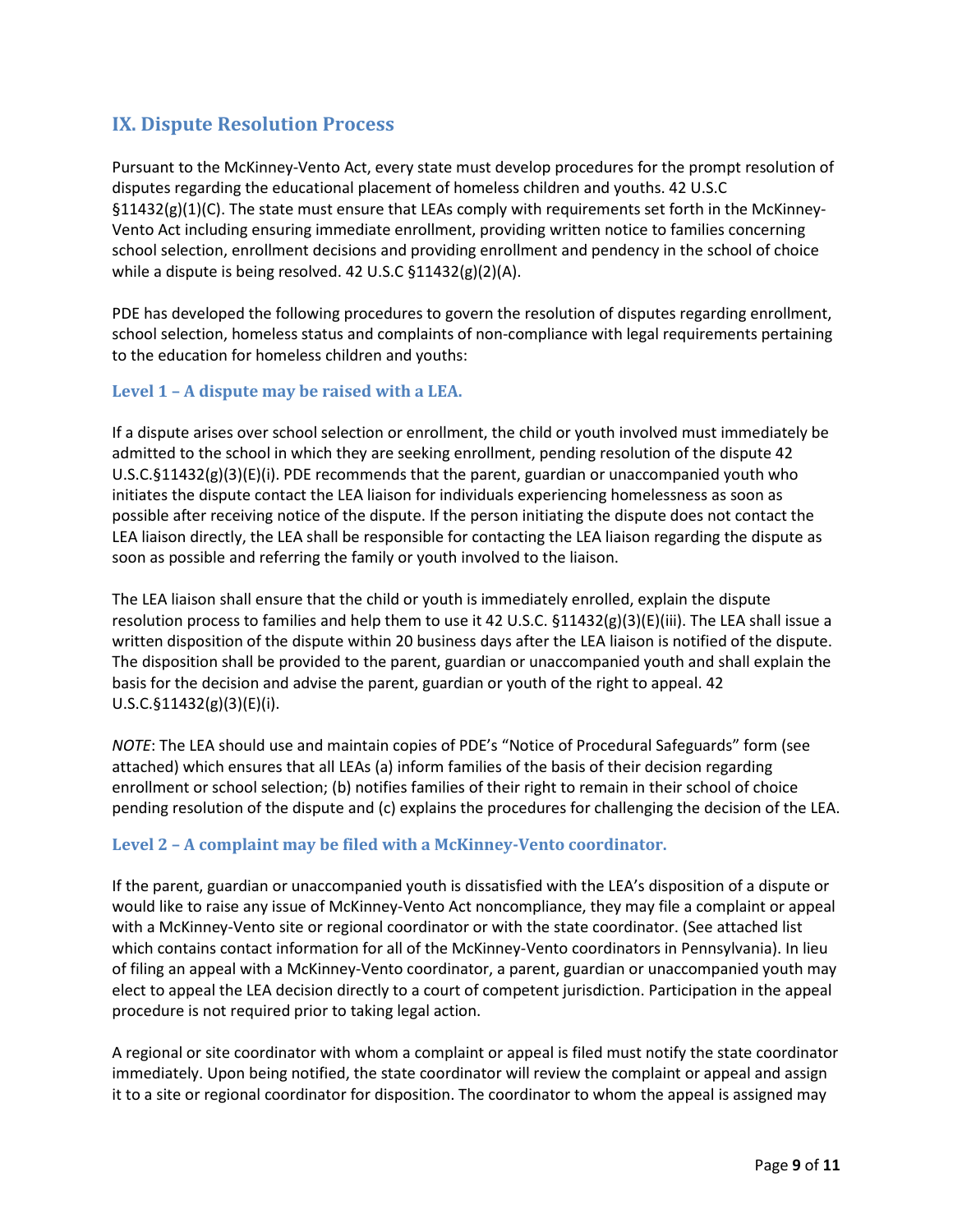contact, interview and accept documentation from any individual or LEA involved, and shall issue a written disposition within 20 business days after the complaint or appeal has been assigned. The disposition shall be provided to the LEA and the parent, guardian or unaccompanied youth involved. The child or youth shall continue to be enrolled in the school in which he or she is seeking enrollment until the complaint or appeal is resolved or until a disposition from a McKinney-Vento coordinator is received.

The state coordinator may assist in the mediation of disputes directly and may also invite those involved to have the dispute mediated at any time in the process through the Dispute Resolution Program operated by the Commonwealth Office of General Counsel (OGC). The [OGC Dispute Resolution Program](http://www.ogc.pa.gov/Services%20to%20Agencies/Mediation%20Procedures/Pages/default.aspx) is a voluntary informal process through which a trained mediator assists in reaching a mutually acceptable resolution.

Participating in mediation is not a waiver of the right to file a lawsuit nor is participation in mediation required prior to taking legal action.

*NOTE*: The parent, guardian or unaccompanied youth may file a complaint with the McKinney-Vento site, regional or state coordinator on the attached complaint form. However, the use of the attached form is not mandatory. Any dispute raised by a homeless family or youth concerning school enrollment or any other right under the McKinney-Vento Act whether received via telephone, letter or any mode of communication shall be treated as a complaint.

# **REFERENCES**

## **Purdon's Statutes**

24 P.S. § [13-1301](http://www.legis.state.pa.us/cfdocs/legis/LI/uconsCheck.cfm?txtType=HTM&yr=1949&sessInd=0&smthLwInd=0&act=14&chpt=13&sctn=1&subsctn=0) 24 P.S. § [13-1302](http://www.legis.state.pa.us/cfdocs/legis/LI/uconsCheck.cfm?txtType=HTM&yr=1949&sessInd=0&smthLwInd=0&act=14&chpt=13&sctn=2&subsctn=0) 24 P.S. § [13-1306](http://www.legis.state.pa.us/cfdocs/legis/LI/uconsCheck.cfm?txtType=HTM&yr=1949&sessInd=0&smthLwInd=0&act=14&chpt=13&sctn=6&subsctn=0)

## **State Board of Education Regulations**

22 Pa. Code § [11.18](http://www.pacode.com/secure/data/022/chapter11/s11.18.html)

#### **Federal Regulations**

Elementary and Secondary Education Act, as reauthorized by the [Every Student Succeeds Act](https://www.congress.gov/bill/114th-congress/senate-bill/1177/text) [McKinney-Vento](http://www2.ed.gov/programs/homeless/legislation.html) Homeless Assistance Act

#### **US Code**

[42 U.S.C. §§11431-11435](http://www2.ed.gov/programs/homeless/legislation.html) (including section 722)

[20 U.S.C 1087vv](http://codes.lp.findlaw.com/uscode/20/28/IV/E/1087vv)

## **Other**

[Pennsylvania](http://www.education.pa.gov/Documents/K-12/Homeless%20Education/ECYEH%20State%20Plan%202013%20FINAL.pdf) Education for Homeless Children and Youth State Plan